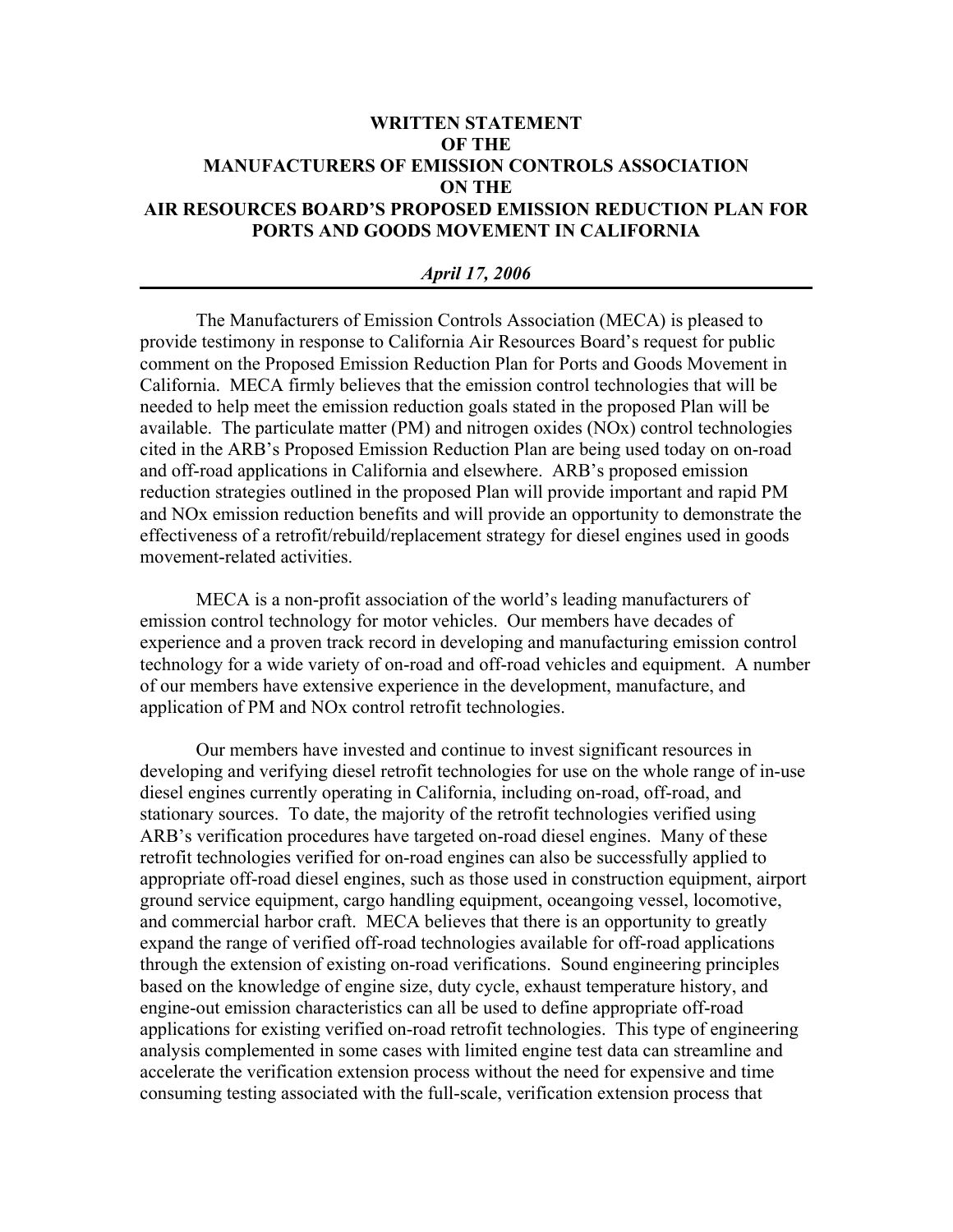would help deliver more verified options to the off-road sector, and expand the verified retrofit technology options available for diesel vehicles operators used in goods movement in California.

MECA has recently provided ARB staff with a list of recommendations for improving the efficiency and effectiveness of their diesel retrofit verification protocols. MECA requested that ARB respond to these recommendations in a timely manner so that a more streamlined verification process can be put in place. MECA strongly believes that ARB's retrofit verification program must be adequately resourced and designed to ensure the efficient transfer of proven, verified technologies to the marketplace that will deliver needed emission reductions from the full application range of diesel engines used in California goods movement sectors.

## **Technologies to Reduce Diesel PM and NOx Emissions**

The ARB Proposed Emission Reduction Plan provides a summary of emission control technology options available to reduce PM and NOx emissions from existing onroad and off-road vehicles utilized in goods movement in California. MECA offers some additional comments regarding the technological feasibility of these technologies to meet diesel emission reduction goals. MECA has recently provided the stakeholders with resources on diesel retrofit technologies, such as "Retrofitting Emission Controls on Diesel-Powered Vehicles" and "Case Studies of Construction Equipment Diesel Retrofit Projects". Both of these documents are available on MECA's diesel retrofit web site at: www.dieselretrofit.org.

A number of advanced emission control technologies exist today to significantly reduce PM and NOx emissions from new and existing diesel engines. These include diesel particulate filters (DPFs), diesel oxidation catalysts (DOCs), selective catalytic reduction (SCR), NOx adsorbers, lean NOx catalysts, and exhaust gas recirculation (EGR).

*Diesel Particulate Filters –* Diesel particulate filters (DPFs) are commercially available today. Over 200,000 on-road heavy-duty vehicles worldwide have been retrofitted with passively or actively regenerated DPFs. In addition, over one million new passenger cars have been equipped with DPFs in Europe since mid-2000, and starting in 2007 every new heavy-duty on-road engine sold in the U.S. and Canada will be equipped with a high-efficiency DPF. The operating and durability performance of DPFs has been very impressive. For example, a growing number of on-road DPFequipped heavy-duty vehicles have been successfully operating for several 100,000 miles or more. In addition to the successful retrofit programs, other examples of successful programs include urban transit agencies in many large U.S. and European cities, the New York City and city of Los Angeles Departments of Sanitation fleets, which have successfully retrofitted refuse trucks with filters, and thousands of school buses across the U.S. DPFs have also been successfully retrofitted in a number of off-road applications including applications on construction equipment, mining equipment, and cargo handling equipment used at the ports of Oakland, Long Beach, and Cleveland.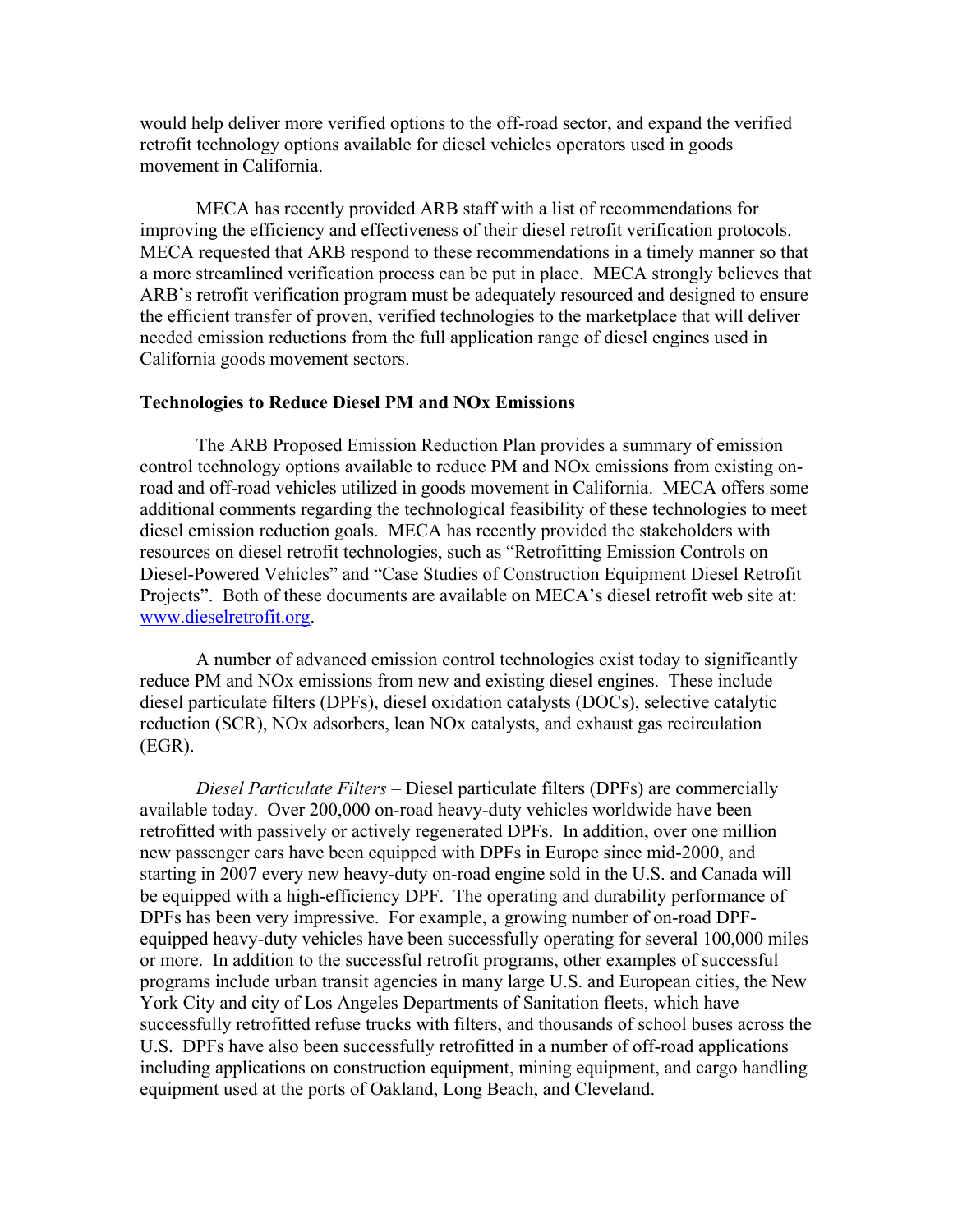High-efficiency DPF technology can reduce PM emissions by up to 90 percent or more, ultra-fine carbon particles by up to 99+ percent and, depending on the system design, toxic HC emissions by up to 80 percent or more. In general, verified DPF technologies require the use of ultra-low sulfur diesel fuel to achieve Level 3 PM reductions. Ultra-low sulfur diesel fuel will be required to be used by all on-road, offroad, and stationary diesel engines in California starting in mid-2006.

New "partial" filter technologies are also emerging for diesel retrofit applications. These "partial" filters make use of wire mesh supports or tortuous metal substrates that employ sintered metal sheets. Two "partial" filter designs have been verified by ARB as Level 2 PM reduction technologies and one "partial" filter design that employs a fuelborne catalyst for assisting in soot regeneration has been verified by the U.S. EPA. These "partial" filter designs are less susceptible to plugging and can offer PM reduction efficiencies in the 60-75 percent range.

Development work is underway to further enhance the performance of filter system designs. For example, work continues on developing and implementing additional filter regeneration strategies that will expand the applications for retrofitting DPFs. Also, development work on filter materials and designs to further enhance filter system durability and to further reduce backpressure are under development. Manufacturers are also developing DPF options that minimize  $NO<sub>2</sub>$  emissions in systems that make use of  $NO<sub>2</sub>$  for filter regeneration. New, improved DPF systems continue to enter the diesel engine OE and retrofit market.

For off-road engines, DPFs have been successfully installed and used on mining, construction, and materials handling equipment where vehicle integration has been challenging. These off-road applications include the use of both passive and active filter regeneration strategies. Active off-road DPF options include diesel fuel injection strategies, engine throttling strategies, the use of electrical heating elements, and fuel burners. Over 20,000 active and passive systems have been installed on off-road applications as either original equipment or as a retrofit worldwide. Some off-road filter systems have been operated for over 15,000 hours or over 5 years and are still in use.

Particulate filters, many employing active regeneration strategies such as fuel burners or electrical resistance heaters, have also been used on over 100 locomotives in Europe since the mid-1990s providing in excess of an 85 percent reduction in PM emissions. Some of these systems have been operating effectively for over 650,000 kilometers. The European locomotive applications include DPFs installed on Caterpillar 3512 and 3516 engines powered at 1100 and 1500 kW, respectively. Most recently, Switzerland has announced plans to retrofit all locomotives with active DPF systems. Active DPF retrofit systems are also being evaluated in a railroad industry sponsored test program at Southwest Research Institute (San Antonio, TX) using a two-stroke, V-16 locomotive engine rated at 1490 kW @ 900 rpm. Active DPF systems have also been used in Europe on a limited number of commercial marine diesel engines including sightseeing ships used on lakes in Switzerland.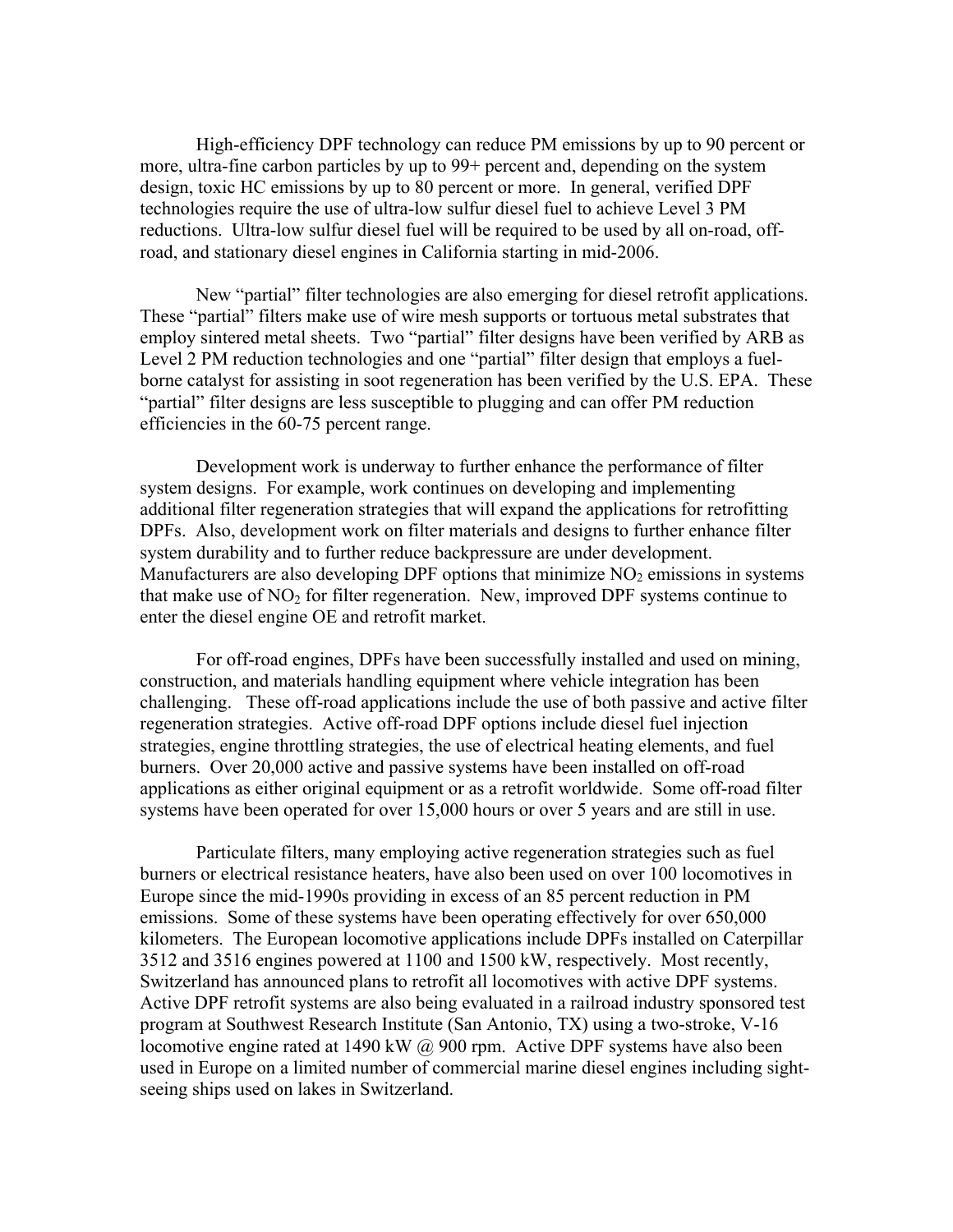*Diesel Oxidation Catalysts (DOCs)* – DOC technology is available today and represents a cost-effective, interim PM control strategy. Over 250,000 off-road vehicles and equipment, including mining vehicles, skid steer loaders, forklift trucks, construction vehicles, cargo handling equipment, marine diesel engines, and stationary engines, as well as over 50,000,000 diesel passenger cars and over 1.5 million trucks and buses worldwide have been equipped with DOCs. Control efficiencies of 20-50 percent for PM, up to 90 percent reductions for carbon monoxide (CO) and hydrocarbon (HC), including large reductions in toxic hydrocarbon species have been achieved and reported in tests of DOCs on a large variety of on-road and off-road diesel engines. With respect to particulate emissions, the wide range of PM reductions observed with DOCs reflects the fact that DOCs oxidize soluble hydrocarbons associated with PM (the so-called soluble organic fraction [SOF] of PM). The SOF content of PM is related in part to the oil consumption characteristics of diesel engines.

*Selective Catalytic Reduction (SCR) Technology* **–** SCR technology is a proven NOx control strategy. SCR has been used to control NOx emissions from stationary sources for over 15 years. More recently, it has been applied to select mobile sources including trucks, marine vessels, and locomotives. In 2005, SCR using a urea-based reductant was introduced on a large number of on-road diesel heavy-duty engines to help meet the Euro 4 heavy-duty NOx emission standards. One engine manufacturer has already sold more than 10,000 SCR-equipped heavy-duty trucks in Europe. SCR is being given serious consideration by engine manufacturers for complying with future on-road heavy-duty diesel engine emission standards in both the U.S. and Japan (in the 2009- 2010 timeframe). Several auto manufacturers are also developing SCR systems for lightduty diesel vehicles that will be sold in the European and U.S. markets before the end of this decade. Applying SCR to diesel-powered engines provides simultaneous reductions of NOx, PM, and HC emissions. Since the mid-1990s, SCR technology using a ureabased reductant has been installed on a variety of marine applications in Europe including ferries, cargo vessels, and tugboats with over 100 systems installed on engines ranging from approximately 450 to 10,400 kW. These marine SCR applications include the design and integration of systems on a vessel's main propulsion engines and auxiliary engines. Most recently an SCR system has been successfully installed on one of New York City's Staten Island ferries. A smaller number of SCR systems have also been installed on diesel locomotives, largely in Europe.

SCR has also been combined with DPF technology to provide simultaneous large reductions in NOx and PM emissions as well as reductions in CO and hydrocarbon emissions. In California, a 300-ton gantry crane powered by a turbocharged, after-cooled diesel engine rated at 850 kW was equipped with such a combined emission system in 2001. The expected emission reductions were an 85 percent reduction of particulate matter and a 90 percent reduction in NOx. A few combined SCR/DPF systems have also been installed on stationary diesel engines used for power production including six Caterpillar 3516B engines operating in southern California. Volvo AB, in the summer of 2004, launched 27 diesel transit buses in Sweden that are operating with a combined SCR/DPF system to reduce PM and NOx emissions below the European Euro 5 heavy-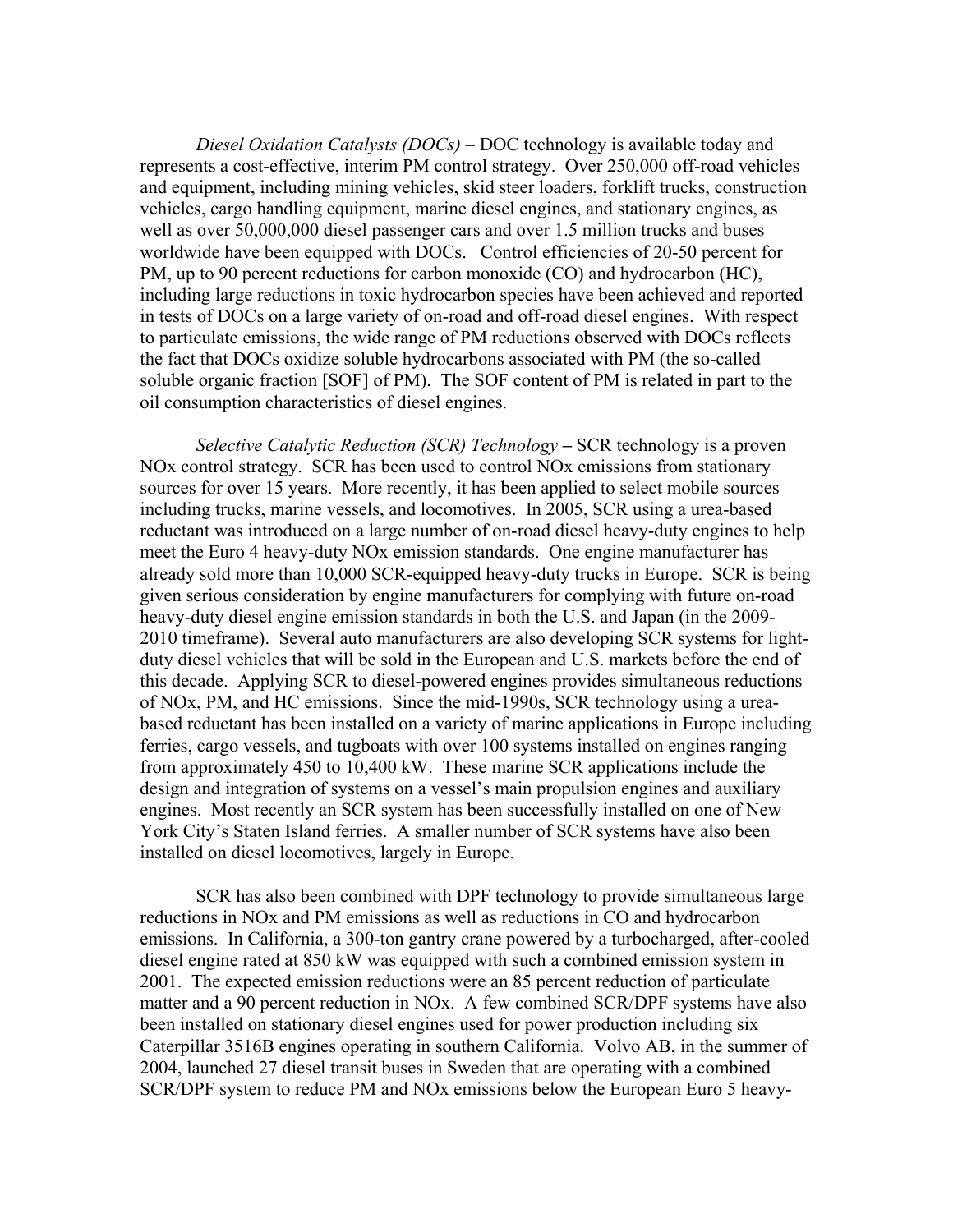duty emission limits that do not come into force until 2008. A number of small test fleets of heavy-duty over-the-road diesel vehicles are also operating within the U.S. to demonstrate the capabilities of combined PM and NOx control using SCR and DPFs. DOE's (U.S. Department of Energy) APBF-DEC program included the evaluation of two different combined SCR/DPF systems on a 12 liter heavy-duty diesel engine. Results on this program were reported at the 11<sup>th</sup> Annual DEER (Diesel Engine Emission Research) Conference during the week of August 21, 2005. These results included the operation of these two different SCR/DPF systems for 6,000 hours of durability with emission performance near the EPA 2010 heavy-duty on-road emission limits. A final report on this APBF-DEC project is expected in 2006 detailing the performance of these SCR/DPF systems through 6,000 hours of engine aging.

*NOx Adsorber Technology –* MECA believes that NOx absorber technology will also be an available NOx control strategy to help reduce NOx emissions from new diesel engines. NOx adsorber catalysts are currently being used commercially in light-duty gasoline direct injection (GDI) engines sold in Europe and Japan. This technology continues to undergo extensive research and development in preparation for the U.S. 2010 on-road heavy-duty and Tier 4 off-road diesel engine requirements. The progress in developing and optimizing this technology has been extremely impressive. Indeed, the Clean Diesel Independent Review Panel, charged by EPA to assess the technological progress in meeting the 2007/2010 standards, concluded in latter part of 2002, that NOx adsorber technology development was on track to help meet the on-road heavy-duty engine standards and no technological roadblocks were identified. Information presented at DOE's  $11<sup>th</sup>$  Annual DEER Conference during the week of August 21, 2005 summarized information on a heavy-duty NOx adsorber/DPF system test program that was run as part of DOE's APBF-DEC program. In this test program a 90 percent NOx efficiency level was maintained through 2000 hours of durability including numerous high temperature desulfation events.

 The current focus of NOx adsorber technology development and optimization is on: 1) expanding the operating temperature window in which the technology will perform, 2) improving the thermal durability of the technology, 3) improving the desulfurization methods and performance, and 4) improving system packaging and integration. The progress being made in these areas continues to be impressive. In lightduty applications, several automobile manufacturers are conducting in-vehicle tests with NOx adsorber/DPF systems (see for example, SAE Paper No. 2004-01-1791 for EPA's emission tests of prototype vehicles equipped with NOx adsorber/DPF systems) and Toyota has introduced a diesel-powered passenger car in Europe and a diesel-powered light-duty truck in Japan with a combined NOx adsorber/DPF system in late 2003. Recently Mercedes-Benz announced its plans to introduce a diesel passenger car into the U.S. market in late 2006 equipped with a NOx adsorber/DPF system.

*Low-Pressure EGR* – This technology is being successfully demonstrated in retrofit applications on trucks, buses, and other applications. Over 2,000 systems are running worldwide. Low-pressure EGR has demonstrated a NOx control capability in the range of 30 to 60 percent. ARB has verified a low-pressure EGR/DPF system with 40